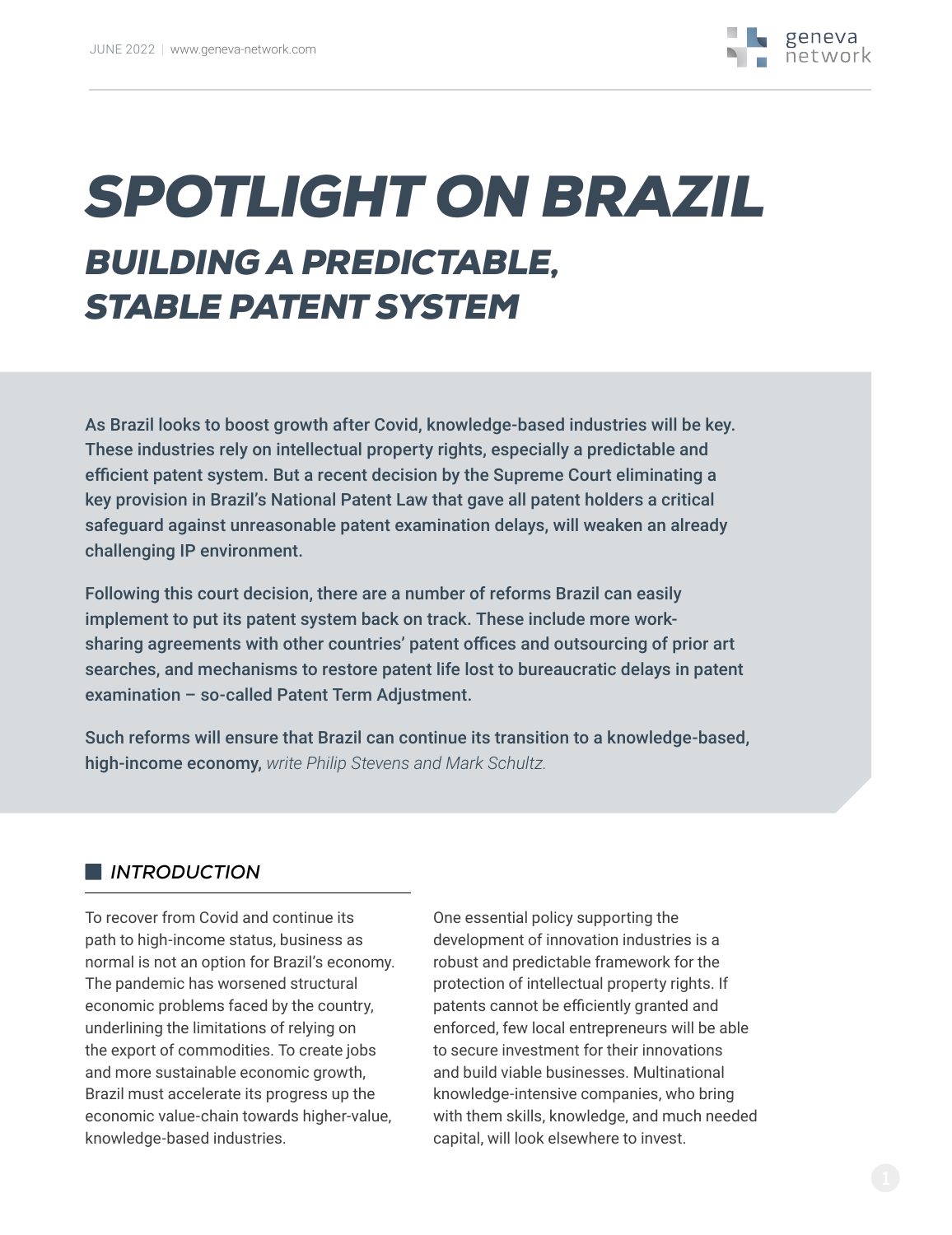



A recent decision by the Supreme Court has caused alarm amongst innovative companies, making them concerned their inventions will no longer enjoy sufficient terms of protection in Brazil to make their investments worthwhile.

To its credit, the Brazilian government has long realised the need to boost Brazil's innovation potential. It has taken several much-needed steps to improve the IP system, which had gained an unfortunate international reputation for inefficiency, particularly in the examination of patents.

In February 2019, reformist professional economist Claudio Vilar Furtado was appointed head of the Brazilian National Institute of Industrial Property (INPI), with a mandate to promote competition and improve the IP system.

Also that year a new Inter-ministerial Group on Intellectual Property was established to coordinate and oversee all issues relating to IP policy in Brazil: a recognition by the government that innovation is a major driver of competitiveness, investment and growth. Reform at INPI has made a dent in Brazil's massive backlog of aged patent applications, which has unfortunately suffered from the longest delays among major economies.

Despite this reform, a May 2021 decision by the Supreme Court has caused alarm amongst both Brazilian and international innovative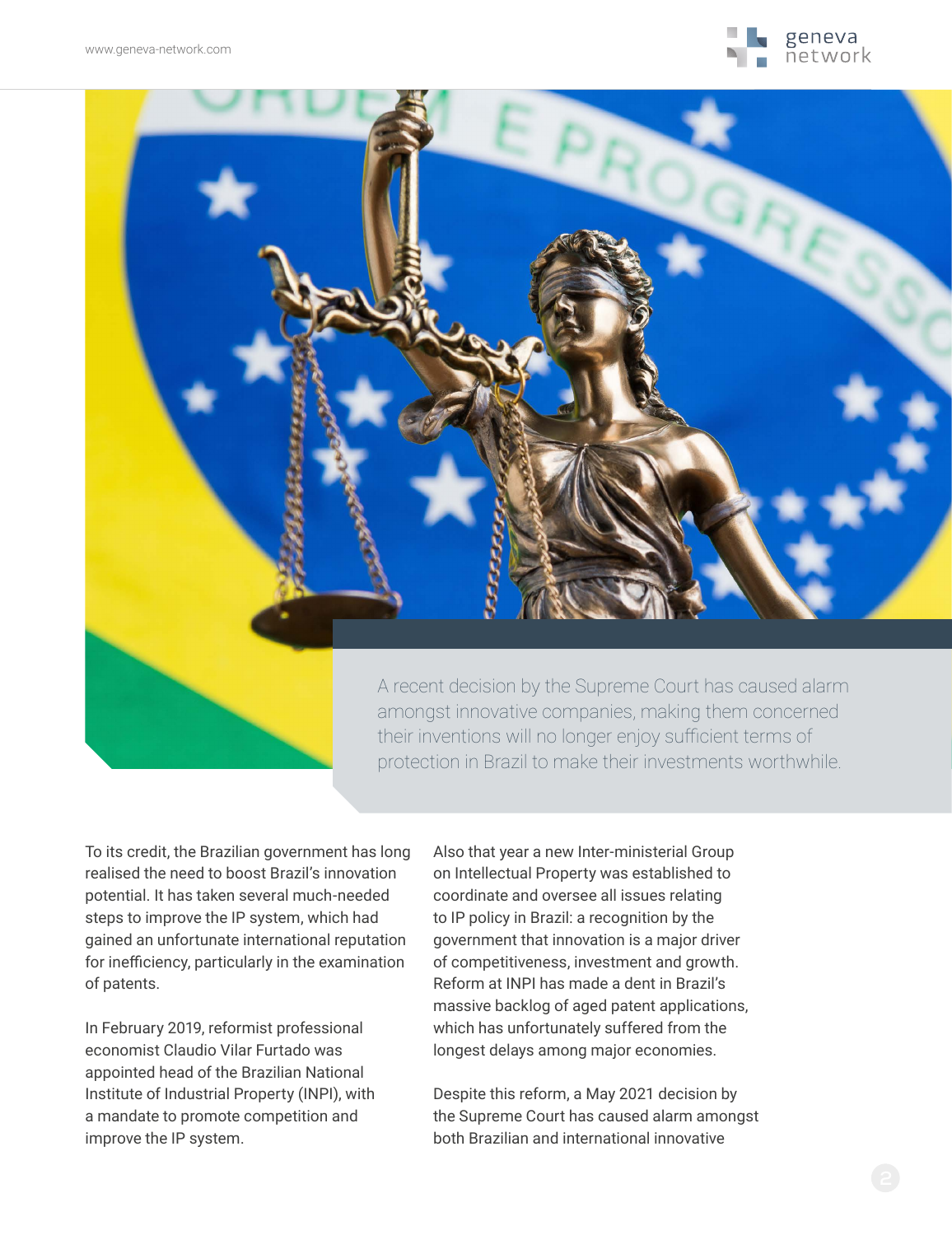

companies. Previously, Article 40 of the Brazilian Intellectual Property Law guaranteed at least ten years of patent term after grant. This guarantee was important in a patent system where inventors see more than half the 20-year patent term eaten by examination delays. However, of the Court found [Article](https://www.lexology.com/library/detail.aspx?g=ef162df3-af79-4b59-946c-3154825ed8a2)  [40 to be unconstitutional.](https://www.lexology.com/library/detail.aspx?g=ef162df3-af79-4b59-946c-3154825ed8a2) This decision has raised fears that many inventions will no longer enjoy sufficient terms of protection in Brazil to make their investments worthwhile. The decision is especially discriminatory given that it will be applied retrospectively to only the life science sector.

If Brazil's IP system is to maintain its upward trajectory and contribute to the country's economic recovery after Covid, policymakers will need to respond to this court decision with new reforms to ensure patent life is meaningful and predictable. Fortunately, there are several options used by countries both regionally and internationally that provide a possible template.

#### V *THE PROBLEM OF LENGTHY PATENT EXAMINATION IN BRAZIL*

As a member of the World Trade Organization, Brazil has committed to grant patents of a twenty-year term (from the date of filing). To receive a patent, inventors must publicly disclose their invention in exchange for a temporary exclusive right to the invention – balancing the need to incentivise inventors to invest in and commercialise new technologies with society's need for new, accessible technologies. This social contract is at the heart of the patent system, driving innovation and competition by allowing others to invent around and improve the product, while ensuring society benefits.

In Brazil few inventions receive anything close to a twenty-year period of patent protection.

In practice, in Brazil few inventions receive anything close to this twenty-year period of protection. The twenty-year term starts running down from the moment of filing with the patent office. However, delays and backlogs while the patent office examines each patent means that it takes an average of eight years for patents to be granted.

This average eight-year delay (longer in certain industries) effectively removes the ability to rely on a patent, thus depriving the owner of the full term. While an innovator might begin selling a product while its patent is pending, the reality is often quite different. Startups often find it difficult to secure the investment needed to build a business unless or until a patent is granted. Even larger companies hesitate to develop a market until they know they have secured patent protection. Moreover, while Brazilian law allows suits for infringement that occurred before the grant of the patent, there is a five year limitation period – shorter than the average eight year delay.

Moreover, this delay is outside of international norms. Patent offices in the U.S., China, Korea, Europe and other economies average  $2 - 4$ years. Indeed, Brazil's 2019 reforms set two years as a goal.

Delays for certain fields of technology, such as biopharmaceuticals are particularly acute. Analysis by Osha Bergman Watanabe & Burton LLP (Osha), shows that the average patent examination timeline in Brazil is 10.25 years for biopharmaceutical patents granted between 2020 and 2022 *(Figure 1)*.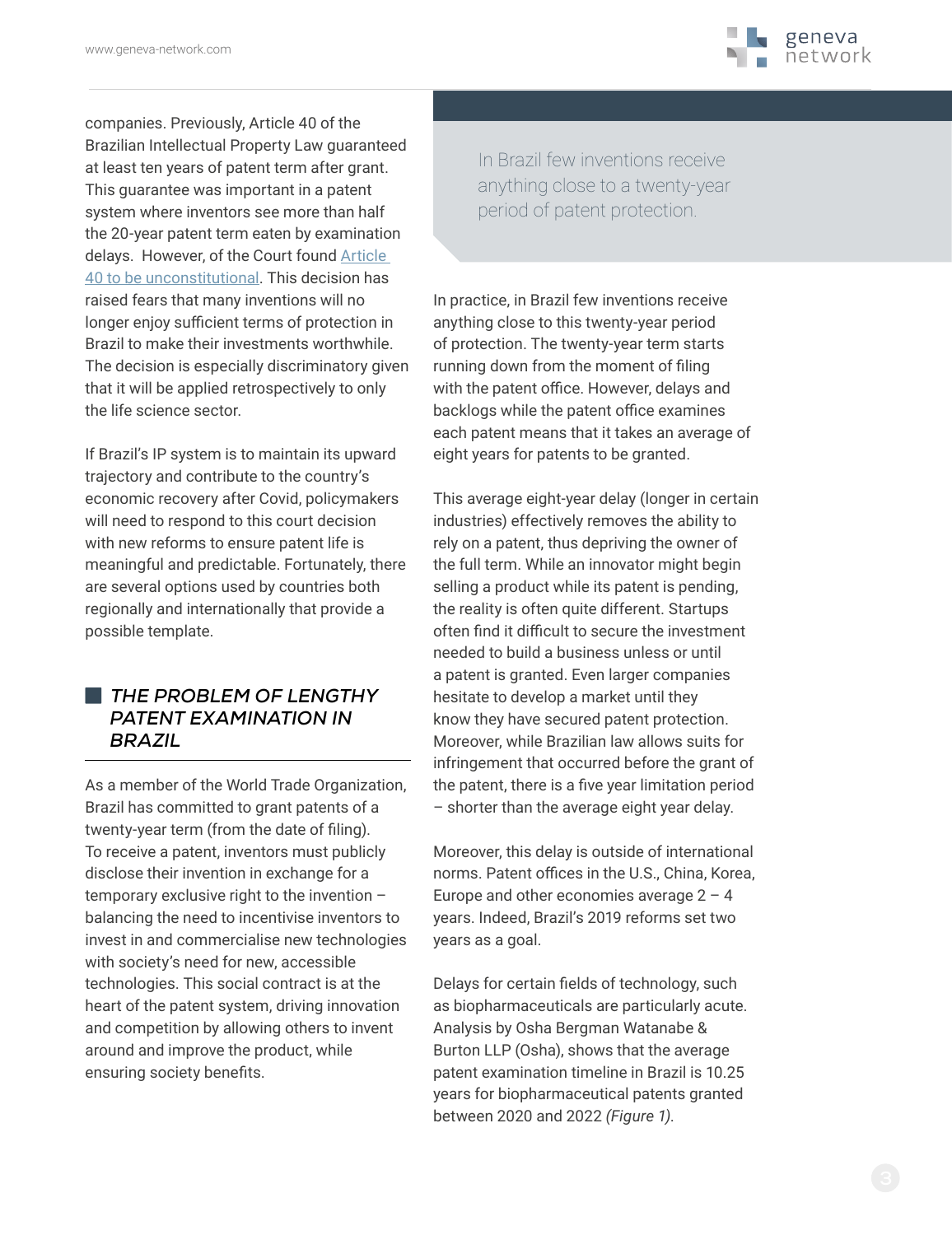

#### **FIGURE 1:** Biopharmaceutical Patents Granted from January 1, 2020, through to March 23, 2022

| Year            | Number of<br>Biopharmaceutical<br><b>Patents Granted</b> | <b>Average Patent</b><br><b>Examination Timeline</b><br>(in years) |
|-----------------|----------------------------------------------------------|--------------------------------------------------------------------|
| 2020            | 2,020                                                    | 10.45                                                              |
| 2021            | 1,815                                                    | 10.07                                                              |
| 2022 (to date)  | 241                                                      | 9.87                                                               |
| <b>Combined</b> | 4.076                                                    | 10.25                                                              |

Almost 60% of biopharmaceutical patent applications in this period exceeded ten years, the research notes, with 10% pending for 15 or more years at the time that they were granted *(Figure 2)*.

**FIGURE 2:** Number of Biopharmaceutical Patents Granted from January 1, 2020, through to March 23, 2022, Based on Years from Application<sup>1</sup> to Grant



Initially, the 2019 reforms at INPI appear to have generates some positive effects. In an earlier [study](https://sls.gmu.edu/cpip/wp-content/uploads/sites/31/2016/10/Schultz-Madigan-The-Long-Wait-for-Innovation-The-Global-Patent-Pendency-Problem.pdf) co-authored by one of the authors of this Policy Brief, we found the overall average pendency period from application

to grant was 11.4 years in 2015, with patents in the life sciences taking 12.2 years. The numbers thus have improved in recent years but are still behind global standards and don't meet the needs of innovators.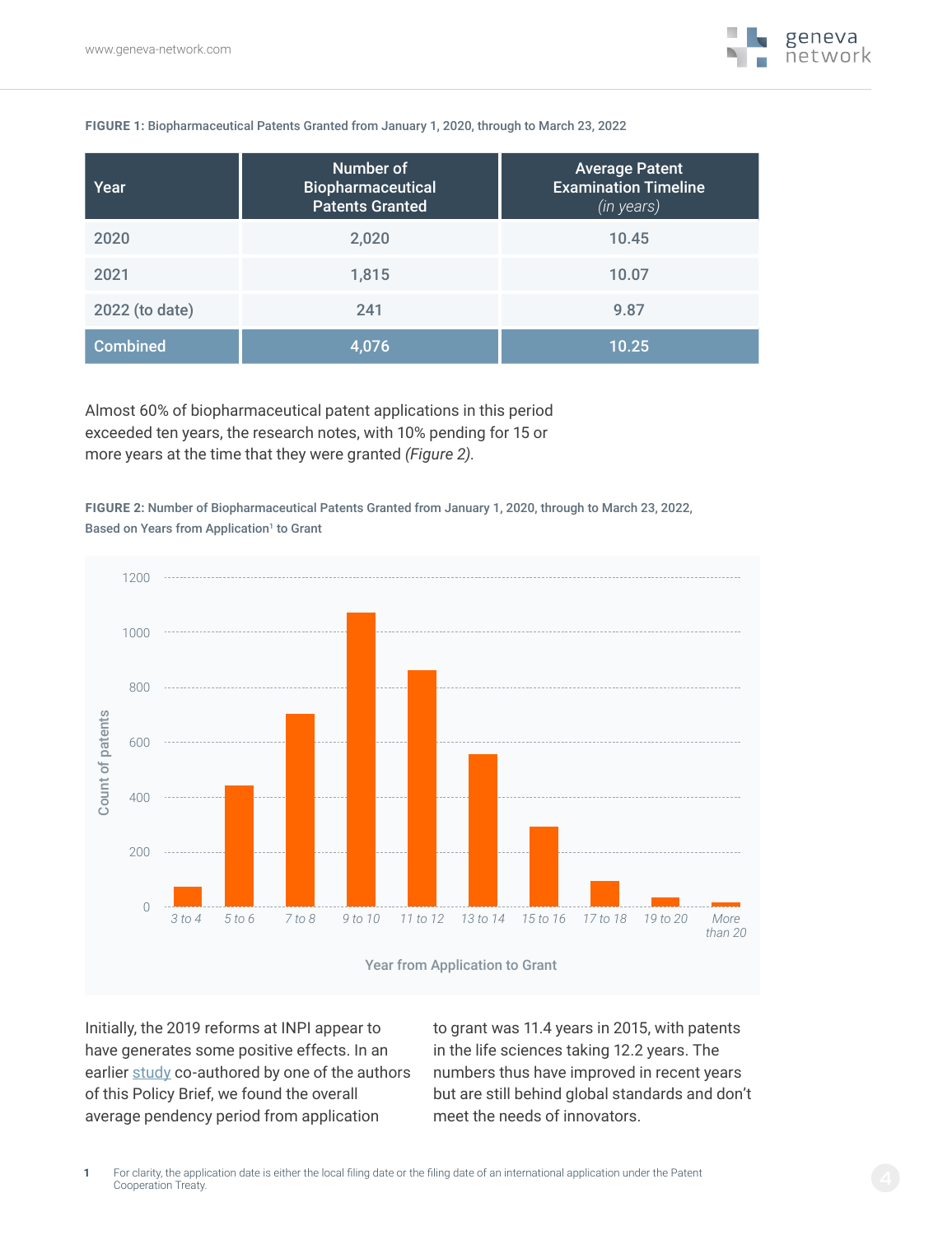

Brazil's patent examination system needs reform so it offers innovators stability and predictability, and compares with the world's best

Moreover, the problem of examination backlogs for biopharmaceutical patents Brazil shows signs of worsening, with around 13,688 biopharmaceutical patents pending in March 2022 according to Osha. Despite this, the examination rate by the Brazilian Patent Office seems to be slowing, with the number of patents examined and granted since 2020 decreasing each year from 2,020 in 2020 to 1,815 in 2021 to an estimated 1,400 for 2022 (based on the number processed to date).

Previously, some compensation for these patent examination delays was provided by Article 40's guarantee that patents would last at least ten years protection from the date they are granted. But the decision in May 2021 by the Supreme Court, finding that Article 40 is unconstitutional for all technologies and applying the decision retrospectively to pharmaceutical products and other health related inventions only, removes this important backstop from Brazil's IP regime.

The decision leaves innovators in Brazil working with a patent system that ascribes little value to their inventions, putting the country far below the IP standards of the countries with which it is trying to compete for investment. For example, the average time to grant a patent is 2.8 years in Korea, 2.9 years in China and under 2 years in the United [States,](https://www.uspto.gov/dashboard/patents/pendency.html) meaning that innovators in these countries enjoy far longer effective patent life.

Reforms launched by INPI aimed to close this gap by reducing the patent examination backlog by 80% by August 2021, in addition to reducing the average examination time to around two years. But the current average wait of eight years for patent examination suggests this achievement is still some way off, leaving innovators in Brazil without the benefits the patent system is supposed to provide.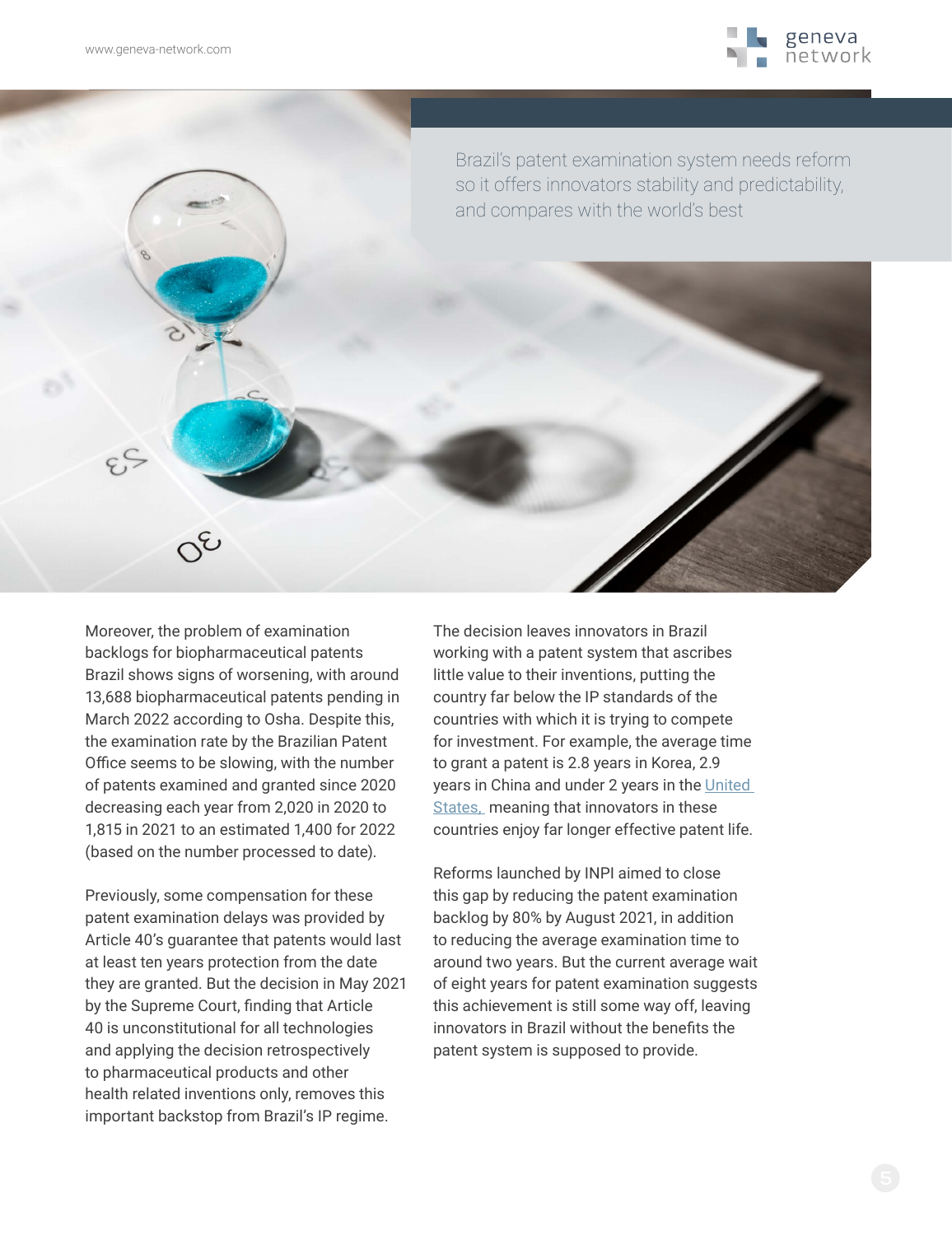

### **EXAMINATION** *DELAYS HURT THE ECONOMY AND SOCIETY*

This is far from an academic point. In reality, Brazil's lengthy patent examination system hurts its economy in a number of ways, discussed in previous [research](https://sls.gmu.edu/cpip/wp-content/uploads/sites/31/2016/10/Schultz-Madigan-The-Long-Wait-for-Innovation-The-Global-Patent-Pendency-Problem.pdf) by one of the authors.

First, delays in patent examination [hurt](https://www.nber.org/system/files/working_papers/w21959/w21959.pdf)  [entrepreneurs](https://www.nber.org/system/files/working_papers/w21959/w21959.pdf) and undermine the ability of new businesses to develop and grow. Startups rely on outside investment, and investors typically want to see patents to secure their investments. [Research](https://www.nber.org/system/files/working_papers/w21959/w21959.pdf) shows that every year of delay reducing start ups' sales, employment levels and the likelihood of going public with a stock offering.

Second, delays also hurt society. According to the UK Intellectual Property Office the combined losses from backlogs just at the US Patent and Trademark Office, Japan Patent Office, and the European Patent Office cost the global economy over US[\\$10 billion](https://www.gov.uk/government/uploads/%20system/uploads/attachment_data/file/328678/p-backlog-report.%20pdf) a year through lost investment, jobs and products.

Finally, patent office delays hurt consumers and patients by delaying the market entry of new products, technologies and medical treatments. This is especially true of medicines, where research has shown a link between [delayed availability of new drugs](https://www.nber.org/papers/w20492) and weak patent protection. These launch delays are unsurprising, given the significant investments that must be made in each new market for regulatory approval, infrastructure development and medical education for each new medicine. If a patent grant is delayed, these investments won't start until the patent is granted, meaning slower access to new medicines.

Above all, for the patent system to achieve its economic and social objectives and provide

an enabling environment for innovation it needs to be stable and predictable. Swift patent examination is fundamental to this.

#### V *REFORM OPTIONS TO PUT STABILITY AND PREDICTABILITY BACK INTO BRAZIL'S PATENT SYSTEM*

The removal of the sole paragraph of Article 40 removes a critical backstop that ensures all patent holders enjoy at least ten years of patent term from the moment it is granted. The decision is made and is unlikely to be revisited. This therefore leaves open the question of how to reform the Brazilian patent examination system so that it offers innovators stability and predictability, and compares with the world's best. Two complementary options show promise.

### **WORK-SHARING WITH OTHER PATENT OFFICES**

Patents are granted at the national level, so an international innovator has to file separate applications in each country in which it seeks protection. WIPO's Patent Cooperation Treaty has streamlined things somewhat, giving a single point of filing for multiple jurisdictions. But it still leaves the actual patent examination to be conducted by each individual patent office. While national laws and substantive

> Many countries have mechanisms to restore a portion of the patent lost due to unreasonable examination delays, commonly known as Patent Term Adjustment (PTA). This is a reform Brazil should seriously consider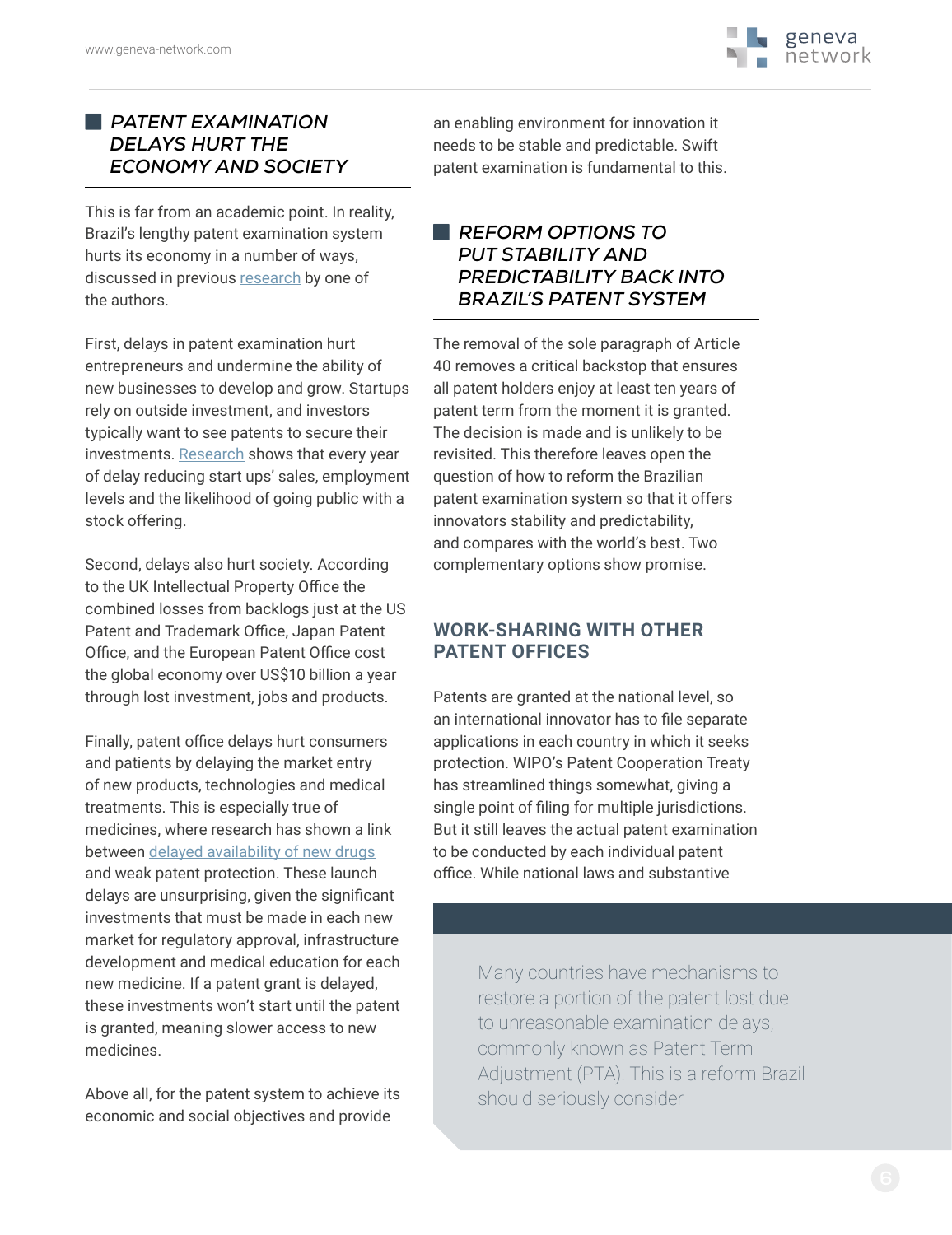

Patent Term Adjustment is used by patent offices all over the world, including OECD members Chile, Mexico, Korea and the United States.

standards differ, much of the technical work is the same for each patent. Every office performs a prior art search to ensure the claimed invention is new and achieves a true inventive step. Prior art searches examine filed patents from around the world and scientific and technical publications. In theory, the results should be the same for every office, so duplicating this work is wasteful and inefficient.

Recognising this problem, new pathways have emerged to allow patent offices to draw on each other's work, saving time and preventing duplication. One example is the Patent Prosecution Highway (PPH), in which different countries expedite patent examination if it has already been successfully submitted to a partner patent office in another country with similar patentability criteria.

In its report on patent delay, London [Economics](https://assets.publishing.service.gov.uk/government/uploads/system/uploads/attachment_data/file/328678/p-backlog-report.pdf) explains how information provided by the original filing office can clear the way for more efficient processing in other jurisdictions. Work sharing "then allows the second office to benefit from the work done previously, reducing the examination workload and potentially improving patent quality. For instance, as available databases vary between different offices, this may allow the second office to identify prior art that they would otherwise have been unaware of."

INPI has recognised the potential of patent examination work-sharing, since 2015 entering into agreements with patent offices in the United States, the United Kingdom, Denmark,

Singapore, and the European Patent Office, among others.2 Brazil's December 2020 National Intellectual Property Strategy calls for Brazil to play a larger role in the global IP system and expand work-sharing programs with foreign patent offices.

Brazil needs to build upon these efforts to ensure work-sharing can contribute more to reducing examination delays in Brazil. Many of these agreements are highly limited, both in the overall number of patents allowed to each applicant, and the frequency with which they can be filed. Brazil recently implemented changes to its work sharing programs, including making them technology-neutral, increasing the number of applications an applicant can submit (from one per month to one per week) and relaxing the limit on the total number of applications that can be submitted annually (from 400 to 600). While a useful start, the work sharing programs need expand significantly the volume of allowable application requests to be truly effective.

#### **PATENT TERM ADJUSTMENT**

Work-sharing agreements show promise for accelerating patent examination. In the Brazilian context, their limitations mean that most innovators will still suffer from unreasonably short patent life. The existence of patent work-sharing agreements, while a useful adjunct, does not incentivise a patent office to speed up its processes, and neither ultimately does it provide compensation to rights holders who suffer from patent terms eroded by no fault of their own.

With the Supreme Court ruling, innovators are left uncertain of how much effective patent life INPI's examination process will leave them. If unusually slow, they may receive as little as one year of effective term; if unusually fast, they may receive as much as 17 or 18 years of effective life. This lack of certainty

**2** Brazil has signed PPH agreements with the following jurisdictions: United States, Europe, Japan, China, Austria, Sweden, United Kingdom, Denmark, South Korea, Singapore, and PROSUR (Argentina, Chile, Colombia, Costa Rica, Dominican Republic, El Salvador, Ecuador, Nicaragua, Panama, Paraguay, Peru, and Uruguay).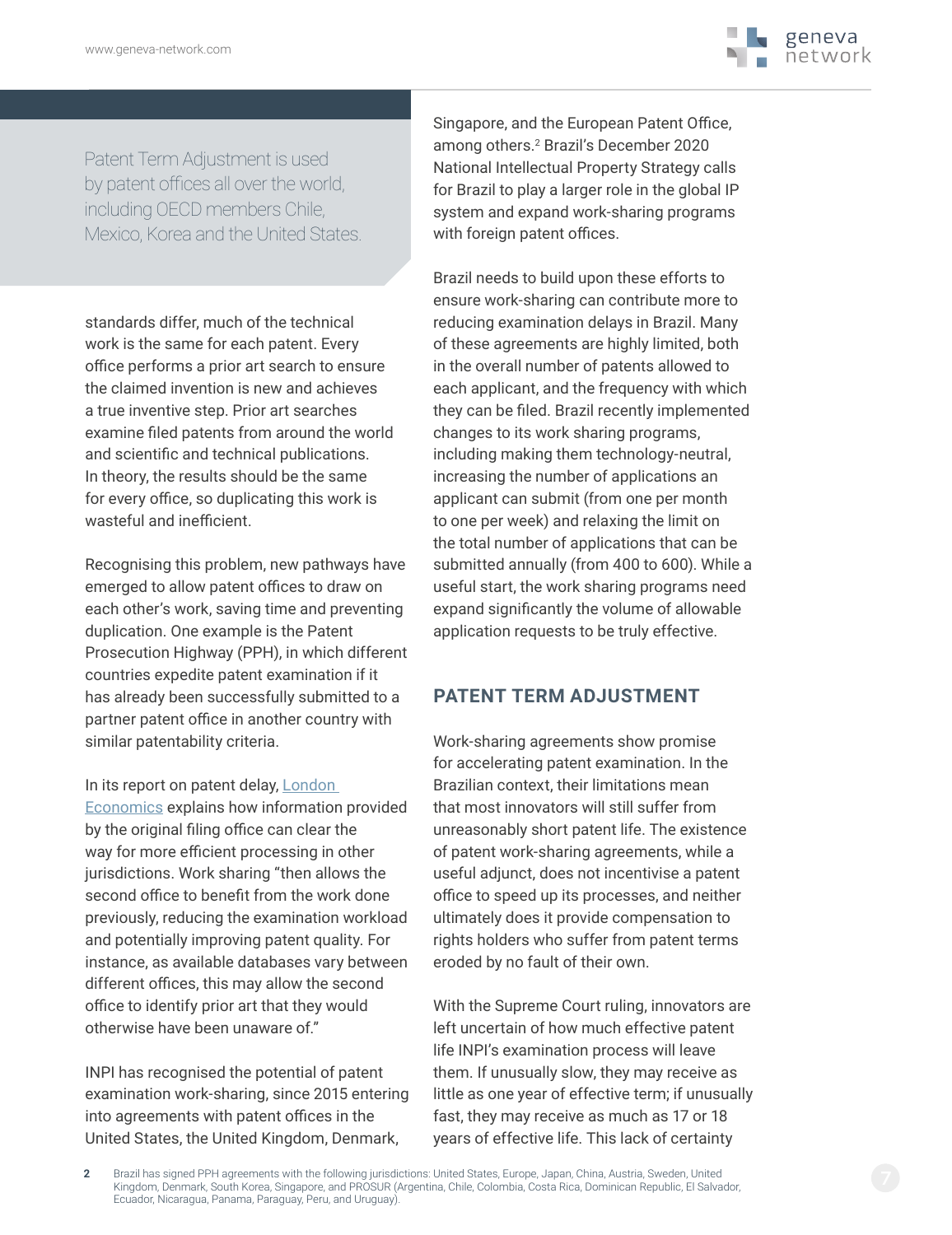

as to effective term deeply undermines the reliability of the Brazilian patent system.

To address this problem, increasing numbers of countries have mechanisms to restore a portion of the patent lost due to unreasonable examination delays, commonly known as Patent Term Adjustment (PTA). This is a reform Brazil should seriously consider to give patent life in the absence of the sole paragraph of Article 40, and ensure the Brazilian patent system is comparable to its peers internationally. It would differ from Article 40, in that it would apply on a case-bycase basis providing an adjustment based on any unreasonable delay experienced by (and not the fault of) the particular applicant.

PTA for patent office delays is in use by patent offices all over the world, including OECD members Chile, Colombia, Costa Rica, Mexico, Korea and the United States. While the schemes differ in their precise details, they all deploy various formulas to calculate the period of patent life that should be restored due to delays in the patent examination process that are not the fault of the applicant. In this way, PTA schemes ensures patent life is meaningful, providing certainty and stability for innovators, and ultimately helps the patent system fulfil its intended social and economic role.

Patent Term Adjustment is similar but distinct from Patent Term Extension (Supplementary Protection Certificates in the EU) which restore patent life for biopharmaceutical patents caused by delays in the regulatory approval process. While Patent Term Extension is available only to medicines, Patent Term Adjustment is available to patents from all forms of technology. It is important to note that PTA does not constitute an extension of patent life, but rather a partial restoration of the time lost to bureaucratic delays.

#### **CONCLUSION**

Given its existing science base, biodiversity and strengths in pharmaceutical and other forms of high-tech manufacturing, Brazil is well placed to reorient to a higher-value knowledge economy as the Covid pandemic recedes. A robust and predictable framework for the protection of intellectual property rights will be key to this transformation.

Brazil has some of the IP basics in place, but Brazilian leaders recognise that in the global competition for investment, minimum or subpar IP standards are not enough. Brazil must make itself attractive to both international and domestic innovators, both of whom struggle with the examination backlogs that have plagued Brazil's patent system. Some reforms have been implemented to make the patent system more efficient, yet as this brief has shown, there is further to travel.

Much is at stake. Brazil has announced its intention to accede to the OECD, an achievement that would confirm the country as a top investment destination benefitting from high standards of governance. This process will require deep reforms to multiple areas of governance, including the framework for the protection of intellectual property rights.

OECD member and regional neighbour Chile, for example, enjoys higher standards in many areas of its patent system, including the provision of Patent Term Adjustment to compensate for delays in the examination of patents. Thanks to this and other measures, innovators in Chile enjoy far speedier average examination times of around four years (still not perfect, but an improvement on Brazil's eight and upwards). As of June 1, 2021, amendments to China's patent law implementing such a system went into effect, showing how seriously the issue is taken by countries that prioritise innovation.